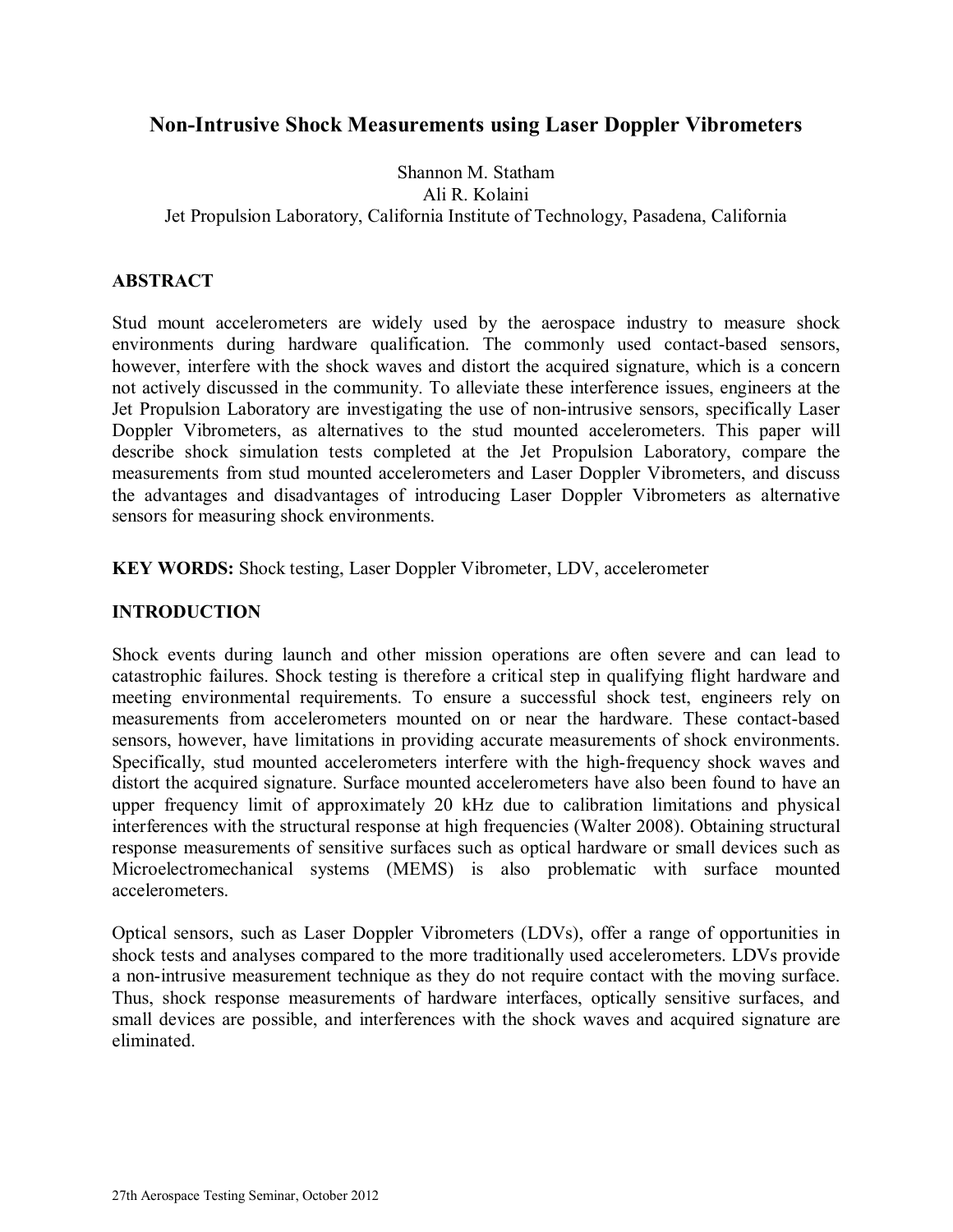Shock simulation tests have been completed at the Jet Propulsion Laboratory (JPL) using LDVs and stud mounted accelerometers. The measured shock responses have been compared to determine the feasibility of using LDVs as alternative sensors in future shock testing.

### **LASER DOPPLER VIBROMETERS**

Laser Doppler Vibrometers are optical sensors that measure the dynamic response of moving objects (fluids, solid structural surfaces, etc.) by measuring the instantaneous velocity along the laser line-of-sight (Drain 1980). LDVs are essentially interferometers that measure the Doppler shift of scattered light coming from the vibrating object (Castellini, Reve, and Tomasini 2009), and the velocity is found using the following equation:

$$
\Delta f_D = \frac{2\nu}{\lambda} \tag{1}
$$

where  $\Delta f_D$  is the frequency shift,  $\lambda$  is the laser wavelength, and v is the object velocity. This measurement is based on the laser Doppler technique introduced in 1964 by Y. Yeh and H.Z. Cummins (Yeh and Cummins, 1964), and it offers a non-intrusive method for capturing dynamic responses of structures.

A variety of LDV systems have been developed to measure out-of-plane, in-plane, differential, and torsional vibrations. Scanning LDV (SLDV) systems are also widely used to collect rapid point by point measurements of large surfaces with high spatial resolution and low testing time (Castellini, Martarelli, and Tomasini 2006). These systems provide a number of opportunities compared to surface mounted accelerometers, including measurements of structures that could not otherwise be captured due to sensitive surfaces, size, mass, or operating conditions. LDV systems also allow for reduced setup and testing time, position flexibility, and no mass-loading affects.

# **SHOCK SIMULATION TESTS**

Simulated pyroshock testing is conducted at the JPL Environmental Test Laboratory (ETL) using a tunable resonant beam shock apparatus [\(Figure 1\)](#page-2-0). This apparatus, which was derived from a similar system at Sandia National Laboratory (Davie and Bateman 1997), uses gas pressure and a projectile to excite the clamped beam and transmit a shock pulse to the attached test fixture and hardware.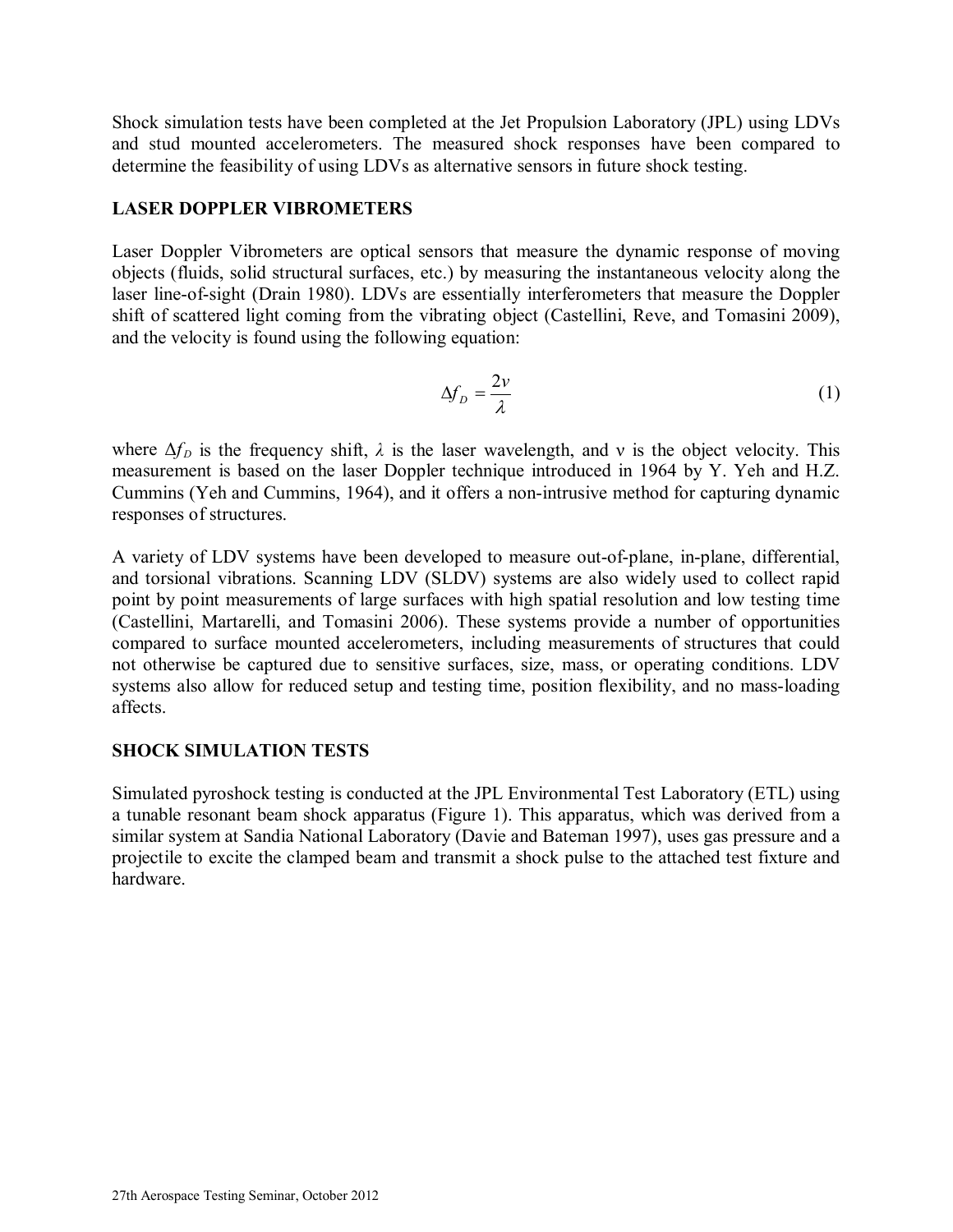

**Figure 1:** Tunable Resonant Beam Shock Apparatus, Environmental Test Laboratory, Jet Propulsion Laboratory.

<span id="page-2-0"></span>Two shock simulation test campaigns have been completed to demonstrate the use of LDV sensors in shock testing. The first test campaign was completed in March 2011 [\(Figure 2\)](#page-2-1). The test article was an aluminum strike plate attached to a 10 inch magnesium cube typically used for mounting flight hardware to the tunable beam. An accelerometer, fixed-point LDV, and SLDV were used to measure the shock response of the strike plate orthogonal to the shock impulse axis. These three sensors were positioned to measure approximately the same location of the strike plate. The SLDV system was also used to record the data from all three sensors. The scanning capabilities of the SLDV have not yet been explored for this application.



**Figure 2:** Shock simulation tests on aluminum strike plate using two Laser Doppler Vibrometers and one accelerometer.

<span id="page-2-1"></span>Two identical runs were completed with an approximate gas pressure level of 50 psi. Results of these runs are provided in [Figure 3](#page-3-0) and [Figure 4.](#page-3-1) [Figure 3](#page-3-0) shows the time histories of the three sensors in velocity and acceleration units. [Figure 4](#page-3-1) shows the Fast Fourier Transform (FFT) and Shock Response Spectrum (SRS) of the three sensors in acceleration units. These plots show good correlation between the three sensors. There are also differences in the responses that have interesting implications. In the SRS plot [\(Figure 4,](#page-3-1) right), for example, the accelerometer measurement shows a higher SRS between 100 and 200 Hz whereas the LDV measurements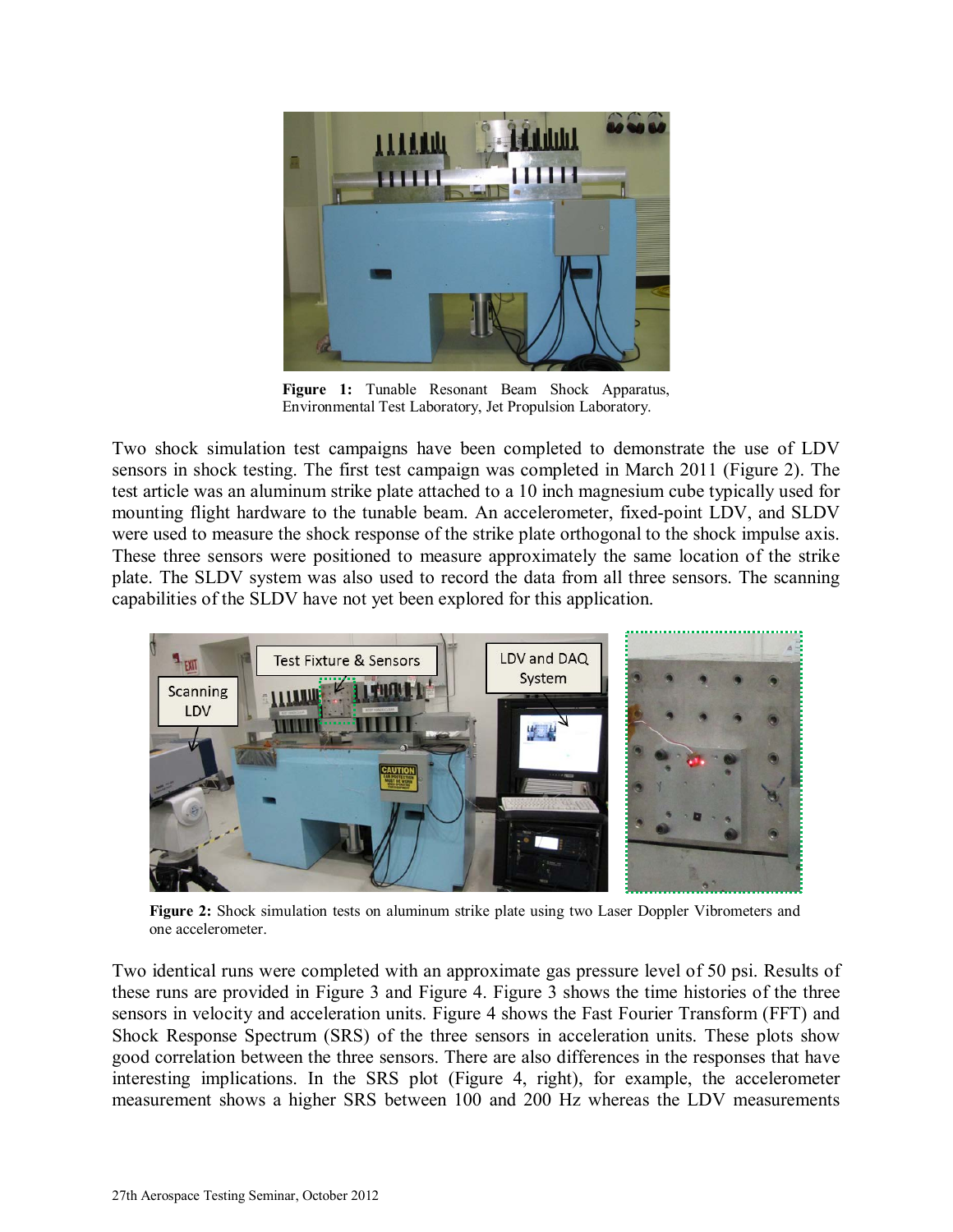show higher SRSs between 500 and 10,000 Hz. As the sensors could not be positioned at the exact same location on the strike plate, this could explain some differences in the measured responses.



<span id="page-3-0"></span>**Figure 3:** Time history data of aluminum strike plate: acceleration units (left), velocity units (right).



<span id="page-3-1"></span>Figure 4: Frequency domain data of aluminum strike plate: Fast Fourier Transform (left), Shock Response Spectrum (right).

The second test campaign was completed in April 2011 as a collaborative effort between JPL and the United Launch Alliance (ULA). The test article was an "obsolete" electronics box [\(Figure 5\)](#page-4-0) provided by ULA that was used in a round robin shock test effort (Creaser et al. 2011). The SLDV, accelerometers, and force transducers were used in this test. The SLDV and an accelerometer were positioned to measure approximately the same location of the test article along the shock impulse axis.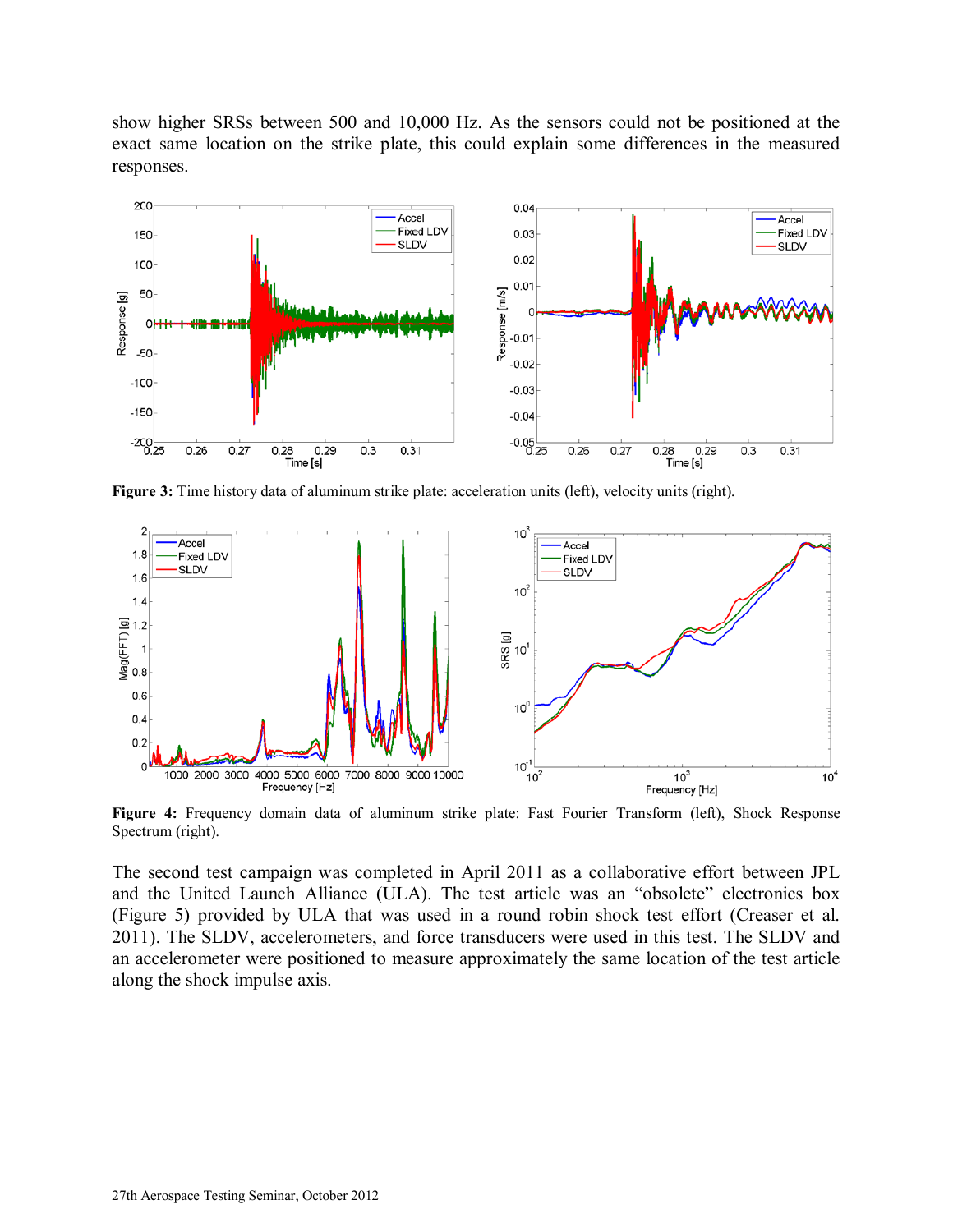

**Figure 5:** Shock simulation tests on electronics box using a Laser Doppler Vibrometer and accelerometer.

<span id="page-4-0"></span>Several runs were completed with 100 psi and 150 psi gas pressure levels. Results of these runs, including time history, FFT, and SRS plots, are provided in [Figure 6](#page-4-1) through [Figure 9.](#page-5-0) These plots show again good correlation between the accelerometer and SLDV sensors. The SRS plots [\(Figure 7](#page-5-1) and [Figure 9,](#page-5-0) right) show a higher accelerometer measurement compared to the SLDV throughout the frequency domain. A possible source for these differences is the angled laser beam and some beam reflections off of the accelerometer [\(Figure 5\)](#page-4-0), which may have impacted the SLDV measurements. Due to the setup required for the SLDV, the laser beam was not perfectly orthogonal to the measured surface.



<span id="page-4-1"></span>**Figure 6:** Time history data of electronics box (100 psi input): acceleration units (left), velocity units (right).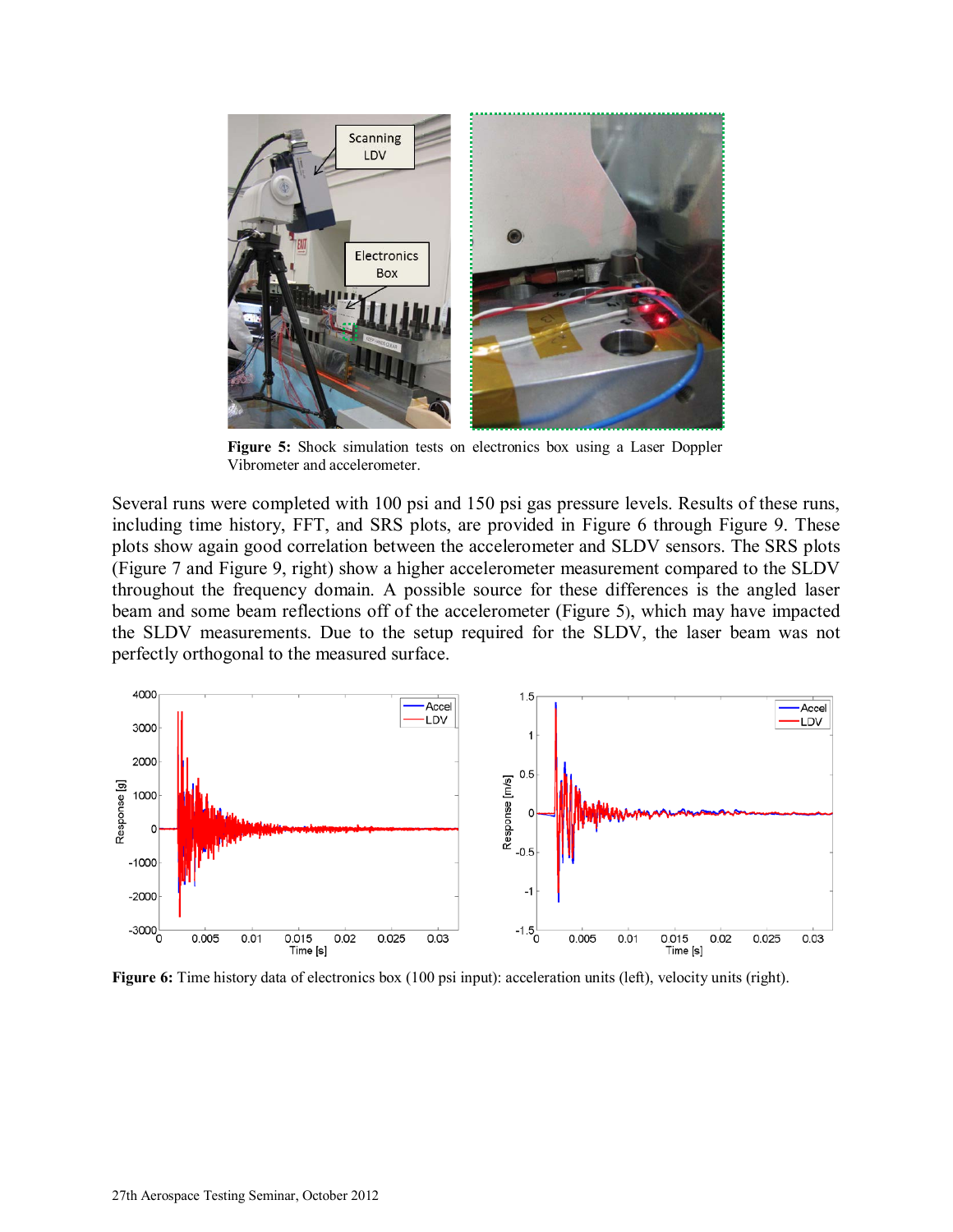

<span id="page-5-1"></span>**Figure 7:** Frequency domain data of electronics box (100 psi input): Fast Fourier Transform (left), Shock Response Spectrum (right).



**Figure 8:** Time history data of electronics box (150 psi input): acceleration units (left), velocity units (right).



<span id="page-5-0"></span>**Figure 9:** Frequency domain data of electronics box (150 psi input): Fast Fourier Transform (left), Shock Response Spectrum (right).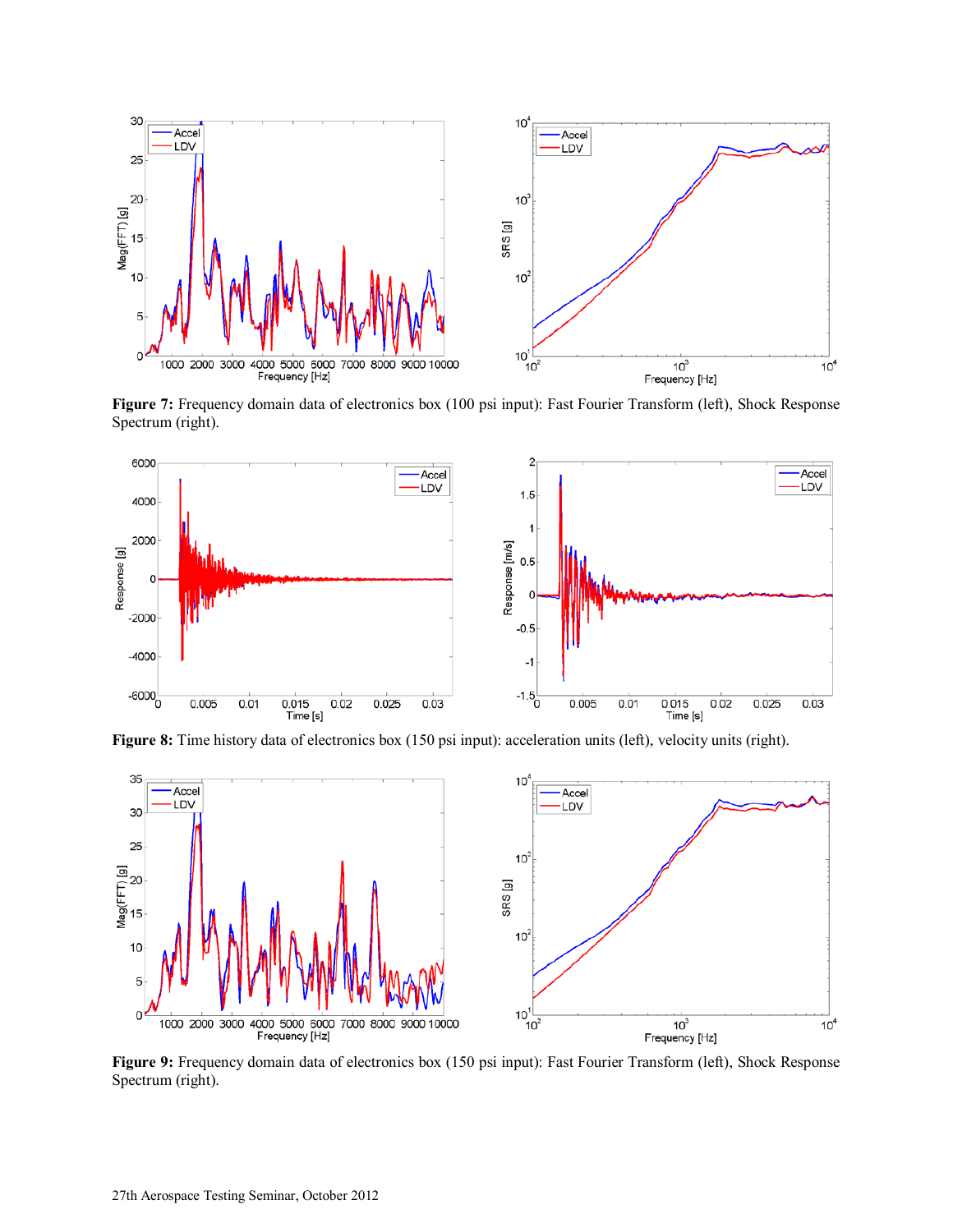From the two test campaigns, it is evident that the measured responses from the accelerometer and LDVs are comparable. Differences in the results between the two test campaigns can be attributed to variances in the test article, test setup, SLDV positioning, and load levels. As it is assumed that the stud mounted accelerometers are interfering with the shock wave and distorting the measured responses, it is not definitive at this time which sensor provides a more accurate measurement of the shock environment.

### **CONCLUSIONS**

Shock simulation tests have been completed at the Jet Propulsion Laboratory to explore the feasibility of using Laser Doppler Vibrometers as alternatives to the more commonly used accelerometers. Stud mounted accelerometers can interfere with the shock waves and distort the acquired signature. Other concerns with using accelerometers in shock testing include high frequency limitations, mounting restrictions for sensitive or inaccessible surfaces, and massloading affects that become increasingly problematic with smaller instruments and devices. Laser Doppler Vibrometers offer unique opportunities to shock testing as they are non-intrusive optical sensors.

The results from the shock simulation tests show a good correlation between the accelerometer and Laser Doppler Vibrometer measurements. In the electronics box test, the accelerometer responses were higher than the Laser Doppler Vibrometer responses. In the aluminum strike plate test, however, the accelerometer responses were higher in low frequency ranges where the Laser Doppler Vibrometer responses were higher above 500 Hz. Differences in the setup, test article, and load levels may be the cause for these discrepancies. Future efforts should include tests of a single structure in all three axes for a number of shock levels.

The disadvantages found with using Laser Doppler Vibrometers include portability, potential setup difficulties, and measurement limitations if the surface is not optically visible. Further work is needed to prove the benefits and practicality of using Laser Doppler Vibrometers in environmental testing to qualify flight hardware, but the outlook is promising.

#### **ACKNOWLEDGEMENTS**

The authors would like to thank Vinh Bach and Greg Agnes for their assistance and support with the Laser Doppler Vibrometer systems, Ed Hyde and the United Launch Alliance for their participation in the shock simulation tests, and the Environmental Test Laboratory personnel for their support in this development effort. The research was carried out at the Jet Propulsion Laboratory, California Institute of Technology, under a contract with the National Aeronautics and Space Administration.

© 2012 California Institute of Technology. Government sponsorship acknowledged.